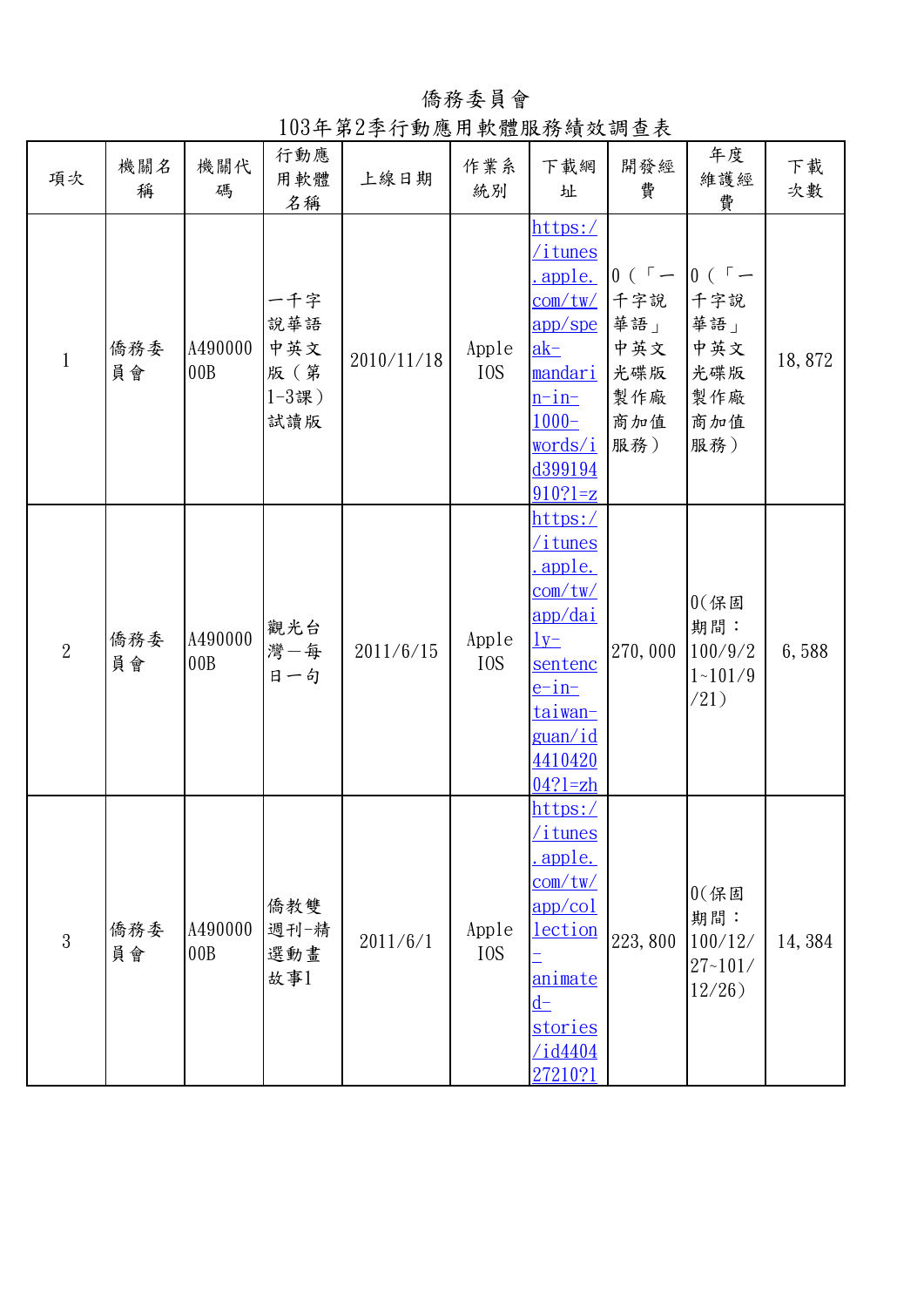| 項次             | 機關名<br>稱  | 機關代<br>碼       | 行動應<br>用軟體<br>名稱          | 上線日期      | 作業系<br>統別                 | 下載網<br>址                                                                                                                                                                                                    | 開發經<br>費 | 年度<br>維護經<br>費                                           | 下載<br>次數 |
|----------------|-----------|----------------|---------------------------|-----------|---------------------------|-------------------------------------------------------------------------------------------------------------------------------------------------------------------------------------------------------------|----------|----------------------------------------------------------|----------|
| $\overline{4}$ | 僑務委<br>員會 | A490000<br>00B | 僑教雙<br>週刊一精<br>選動畫<br>故事2 | 2011/6/10 | Apple<br>I <sub>0</sub> S | https:/<br>itunes<br>apple.<br>com/tw/<br>app/col<br><b>lection</b><br>animate<br>$d-$<br>stories<br>$\overline{\frac{\text{1d4418}}{2}}$<br>94480?1                                                        | 223,800  | $0$ $($ 保固<br>期間:<br>100/12/<br>$27 - 101/$<br>$12/26$ ) | 4,137    |
| $\overline{5}$ | 僑務委<br>員會 | A490000<br>00B | 僑教雙<br>週刊一精<br>選動畫<br>故事1 | 2012/7/30 | Android                   | https:/<br>$\sqrt{play.g}$<br>oogle.c<br>om/stor<br>$e/$ apps/<br>details<br>?id=air<br>ocac00<br>1&featu<br>re=more<br>from d<br>evelope<br>$r#?t = W2$<br>51bGwsM<br><b>SwyLDEw</b><br>MiwiYW1<br>yLm9jYW | 203, 900 | $0$ $($ 保固<br>期間:<br>102/1/4<br>~103/1/<br>3)            | 10,287   |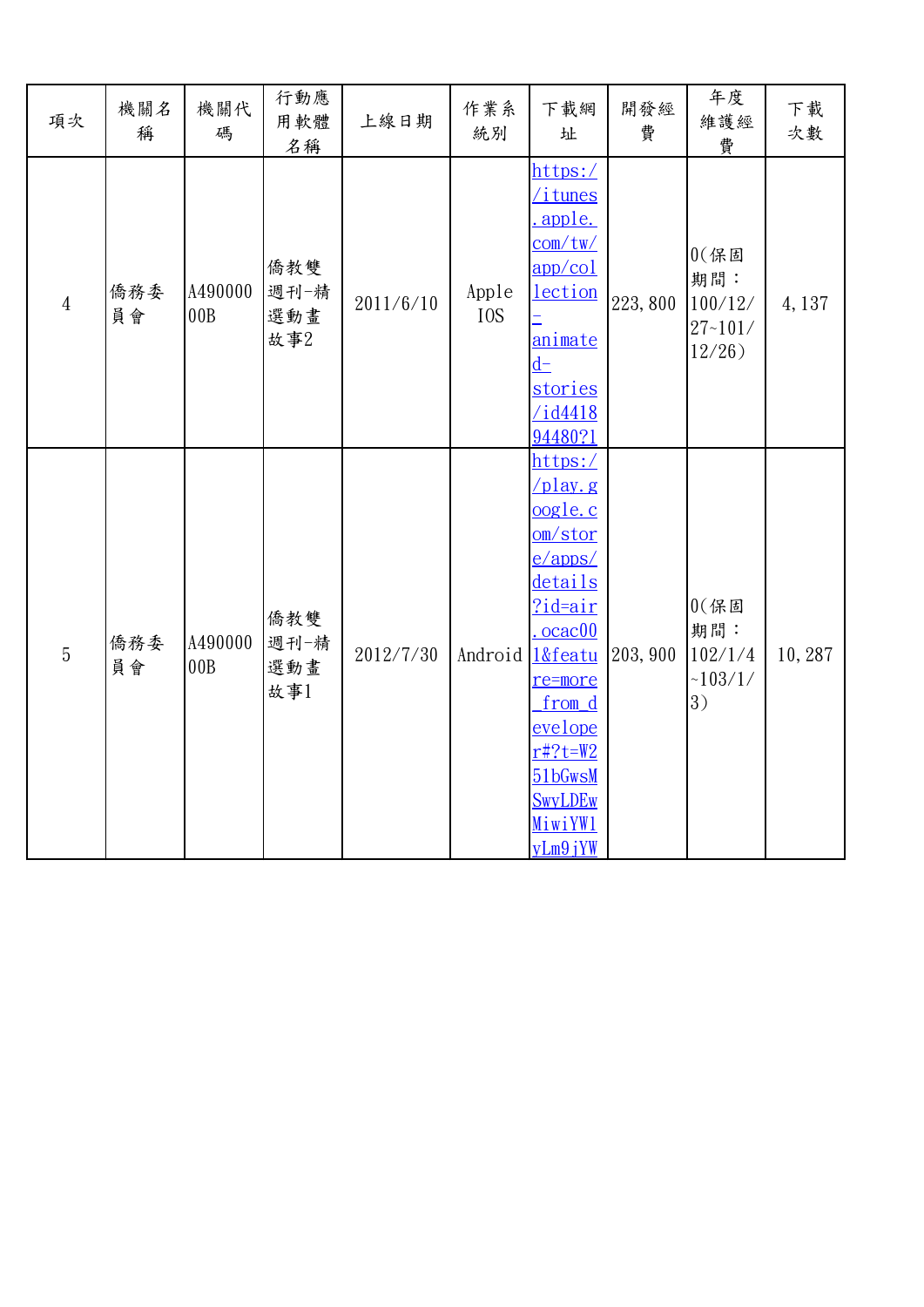| 項次             | 機關名<br>稱  | 機關代<br>碼       | 行動應<br>用軟體<br>名稱          | 上線日期      | 作業系<br>統別 | 下載網<br>址                                                                                                                                                                                                                                                                                    | 開發經<br>費 | 年度<br>維護經<br>費                                | 下載<br>次數 |
|----------------|-----------|----------------|---------------------------|-----------|-----------|---------------------------------------------------------------------------------------------------------------------------------------------------------------------------------------------------------------------------------------------------------------------------------------------|----------|-----------------------------------------------|----------|
| $6\phantom{a}$ | 僑務委<br>員會 | A490000<br>00B | 僑教雙<br>週刊一精<br>選動畫<br>故事2 | 2012/7/31 | Android   | https:/<br>$\sqrt{\text{play. g}}$<br>oogle.c<br>om/stor<br>$e/$ apps/<br>details<br><u>?id=air</u><br>ocac00<br>2&featu<br>re=more<br>from d<br>evelope<br>$r#?t = W2$<br>51bGwsM<br><b>SwyLDEw</b><br>MiwiYW1                                                                             | 203, 900 | $0$ $($ 保固<br>期間:<br>102/1/4<br>~103/1/<br>3) | 9,882    |
| $\overline{7}$ | 僑務委<br>員會 | A490000<br>00B | 弟子規                       | 2012/12/1 | Android   | https:/<br>$\sqrt{play. g}$<br><u>oogle.c</u><br>om/stor<br>$e/$ apps/<br>details<br>?id=air<br>com. A5<br><u>qchanne</u><br><u>1. cr00&amp;</u><br>feature<br><u>=more_f</u><br><u>rom dev</u><br>$e$ loper#<br>$?t = W251$<br><b>bGwsMSw</b><br>yLDEwMi<br>wiYWlyL<br>mNvbS5B<br>NXF jaGF | 200,000  | 0(保固<br>期間<br>102/6/4<br>~103/6/<br>3)        | 24,719   |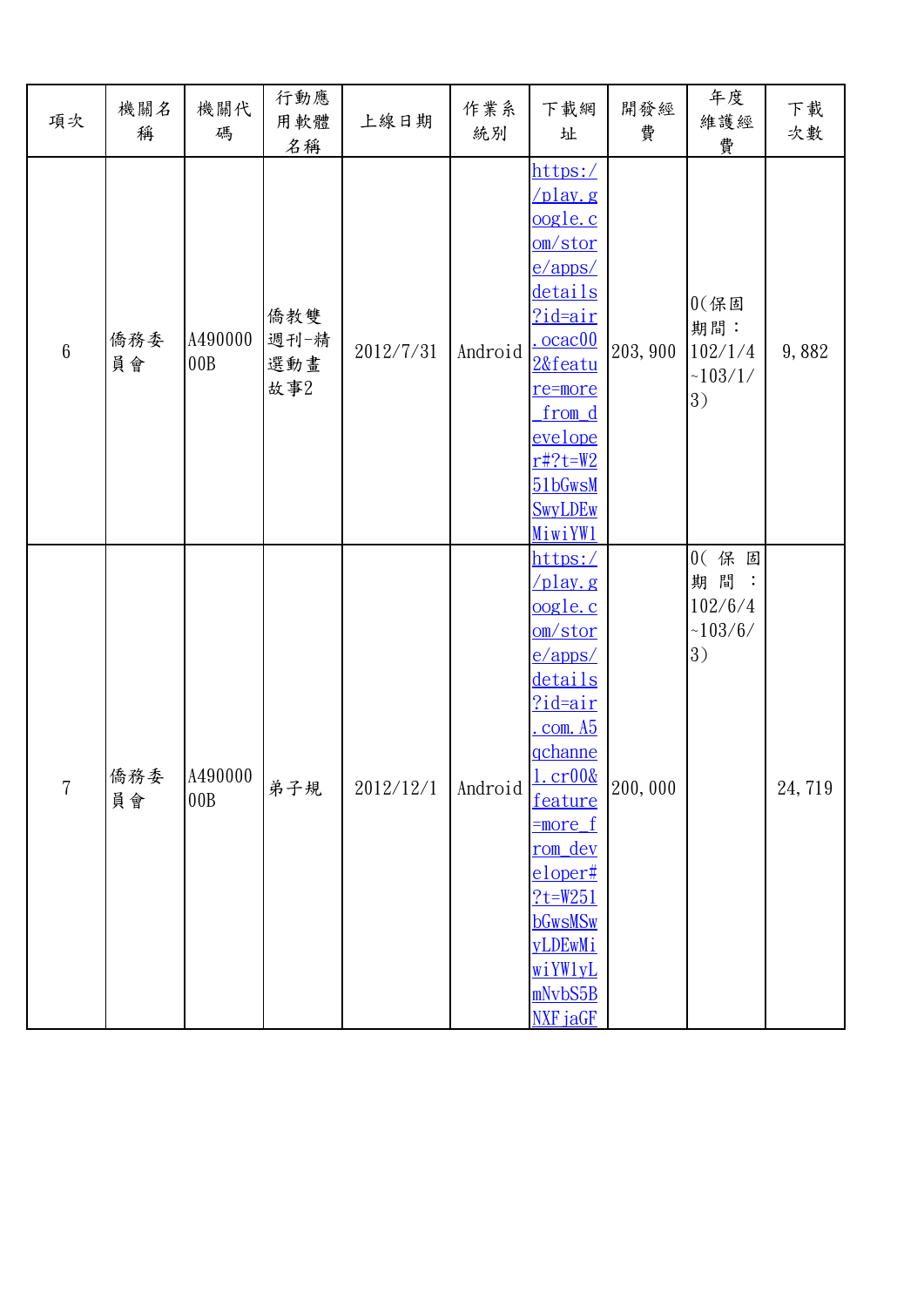| 項次               | 機關名<br>稱            | 機關代<br>碼       | 行動應<br>用軟體<br>名稱 | 上線日期      | 作業系<br>統別                 | 下載網<br>址                                                                                                                                                                                                                                                                                | 開發經<br>費 | 年度<br>維護經<br>費                          | 下載<br>次數 |
|------------------|---------------------|----------------|------------------|-----------|---------------------------|-----------------------------------------------------------------------------------------------------------------------------------------------------------------------------------------------------------------------------------------------------------------------------------------|----------|-----------------------------------------|----------|
| 8                | 僑務委<br>員會           | A490000<br>00B | 幼童華<br>語讀本       | 2012/12/1 | Android                   | https:/<br>$\sqrt{play. g}$<br><u>oogle.c</u><br>om/stor<br>$e/$ apps/<br>details<br>$?$ id=air<br>com. A5<br>gchanne<br><u>1. ch00&amp;</u><br>feature<br><u>=more f</u><br><u>rom</u> dev<br>$e$ loper#<br>$?t = W251$<br><b>bGwsMSw</b><br>yLDEwMi<br>wiYWlyL<br>mNvbS5B<br>NXF jaGF | 200,000  | 0(保固<br>期間:<br>102/6/4<br>~103/6/<br>3) | 4,705    |
| $\boldsymbol{9}$ | 僑 務 委 A490000<br>員會 | 00B            | 弟子規              | 2013/5/7  | Apple<br>I <sub>0</sub> S | https:/<br><u>/itunes</u><br><u>apple.</u><br>$com-us/$<br><u>app/di-</u><br>$\overline{\mathbf{z}}$ i –<br>gui/id6<br>4225113                                                                                                                                                          | 200,000  | 0(保固<br>期間:<br>102/6/4<br>~103/6/<br>3) | 2,253    |
| $10\,$           | 僑 務 委 A490000<br>員會 | 00B            | 幼童華<br>語讀本       | 2013/5/1  | Apple<br>I <sub>0</sub> S | https:/<br>/itunes<br>.apple.<br>com/tw/<br>app/you<br>$-tong-$<br><u>hua-yu-</u><br>$du-$<br>ben/id6<br>4096096                                                                                                                                                                        | 200,000  | 0(保固<br>期間:<br>102/6/4<br>~103/6/<br>3) | 514      |